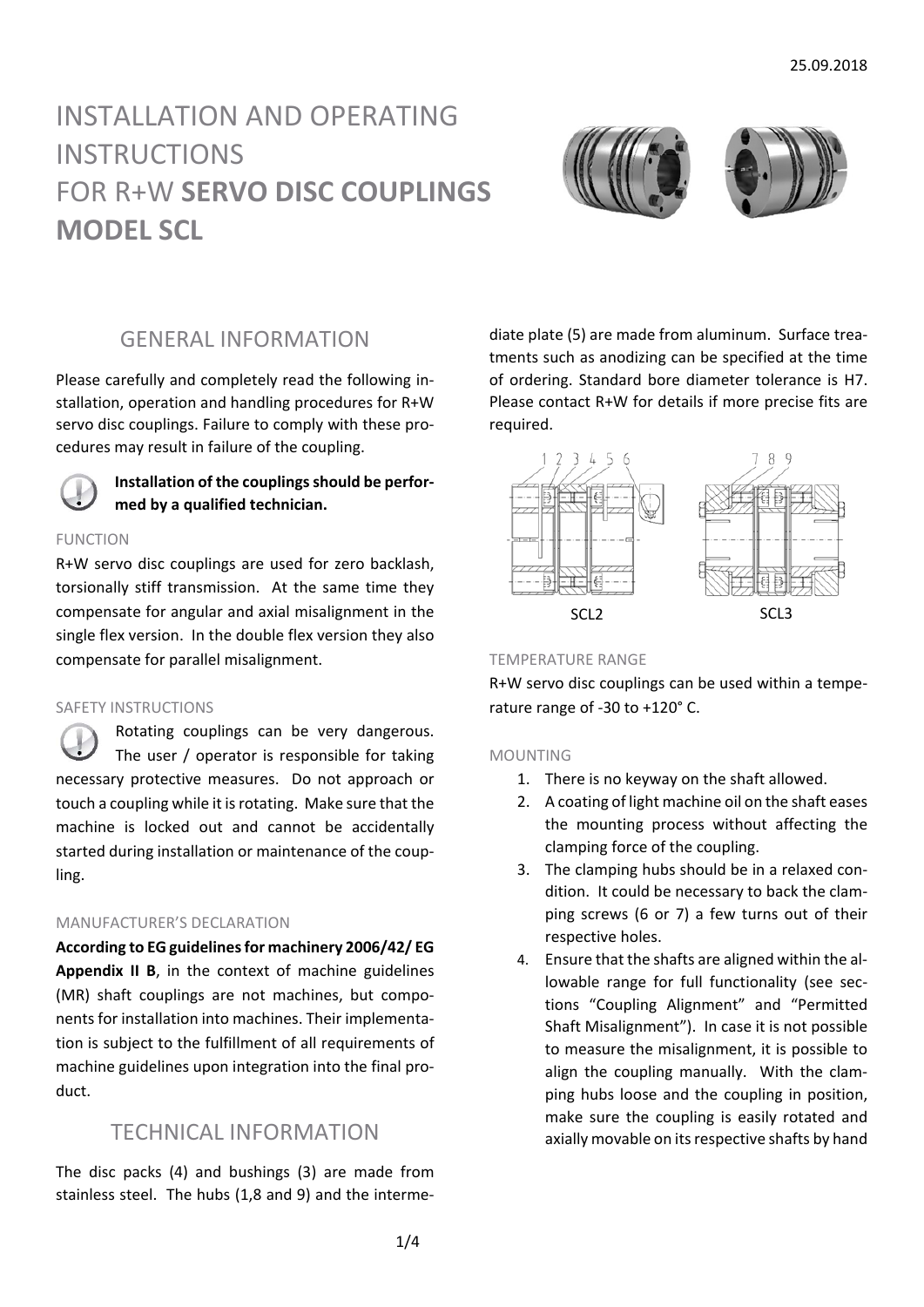(Figure 1). If it is not easily turned, the shaft a‐ lignment should be improved.



*Figure 1*

- 5. Carefully slide the clamping hub (1 or 9) onto the shaft. Heavy force should not be required, and would risk damage to the disc pack itself. Ensure that the complete fit length is used.
- 6. The correct tightening torques for the mounting screws (6 and 7) are listed in Table 1 and Table 2 below. In the case of the SCL3 the screws (7) should be tightened with a torque wrench in 3 cycles. In a circular pattern (not crosswise) apply 30%, 60% and 100% of the tightening torque in each subsequent cycle. Fi‐ nally, continue tightening until all screws mea‐ sure at the correct torque.

| Size SCL <sub>2</sub>  | 25   | 40   | 60   | 100  |  |  |
|------------------------|------|------|------|------|--|--|
| Screw                  | 2xM5 | 2xM6 | 2xM6 | 2xM8 |  |  |
| Tightening torque [Nm] | 8    | 15   | 15   | 30   |  |  |
| Table 1                |      |      |      |      |  |  |

| Size SCL3              | 25   | 40   | 60   | 100   |  |  |
|------------------------|------|------|------|-------|--|--|
| Screw                  | 8xM5 | 8xM5 | 8xM5 | 16xM5 |  |  |
| Tightening torque [Nm] | 5,5  |      |      |       |  |  |
| $T = L I - T$          |      |      |      |       |  |  |

*Table 2*



### **Oils and greases containing molybdenum disulfide or other high‐pressure additives should not be used.**

#### DISMOUNTING

For the SCL3 series the clamping rings (8) are equipped with jacking threads to assist in separating the hub assembly. After the clamping screws have been loosened, one or more of them, or additional set screws (not included) can be threaded into the jacking holes until the clamping ring is freely movable. The hub can now be removed from the shaft.



**After dismounting, ensure that the screws are removed from the threaded jacking holes.**

#### COUPLING ALIGNMENT

Accurate alignment reduces the coupling restoring loads placed onto the adjacent shafts, extending the life of the coupling and shaft bearings. In most appli‐ cations it is sufficient to use a straight edge in two per‐ pendicular locations to verify alignment. In high speed applications it is recommended to use dial indicators or laser alignment tools. To avoid axial compression of the disc packs during operation, dimension "S" (Figure 2) should also be checked all around. This will also as‐ sist in verifying angular and parallel alignment.



*Figure 2*

| .∠e      | -- |   | 6C |  |
|----------|----|---|----|--|
| mm<br>سه |    | . |    |  |

#### PERMITTED SHAFT MISALIGNMENT

R+W single disc servo couplings compensate for angu‐ lar and axial misalignment. The double disc version will compensate for angular, axial, and lateral offset wit‐ hout backlash. The maximum misalignment values seen in Table 3 and Table 4 must not be present simul‐ taneously. All forms of shaft offset effect one another, which means the permissible values of displacement (as listed in Figure 3) are dependent on one another. The sum of misalignment values must not exceed its maximum value of 100% (see example).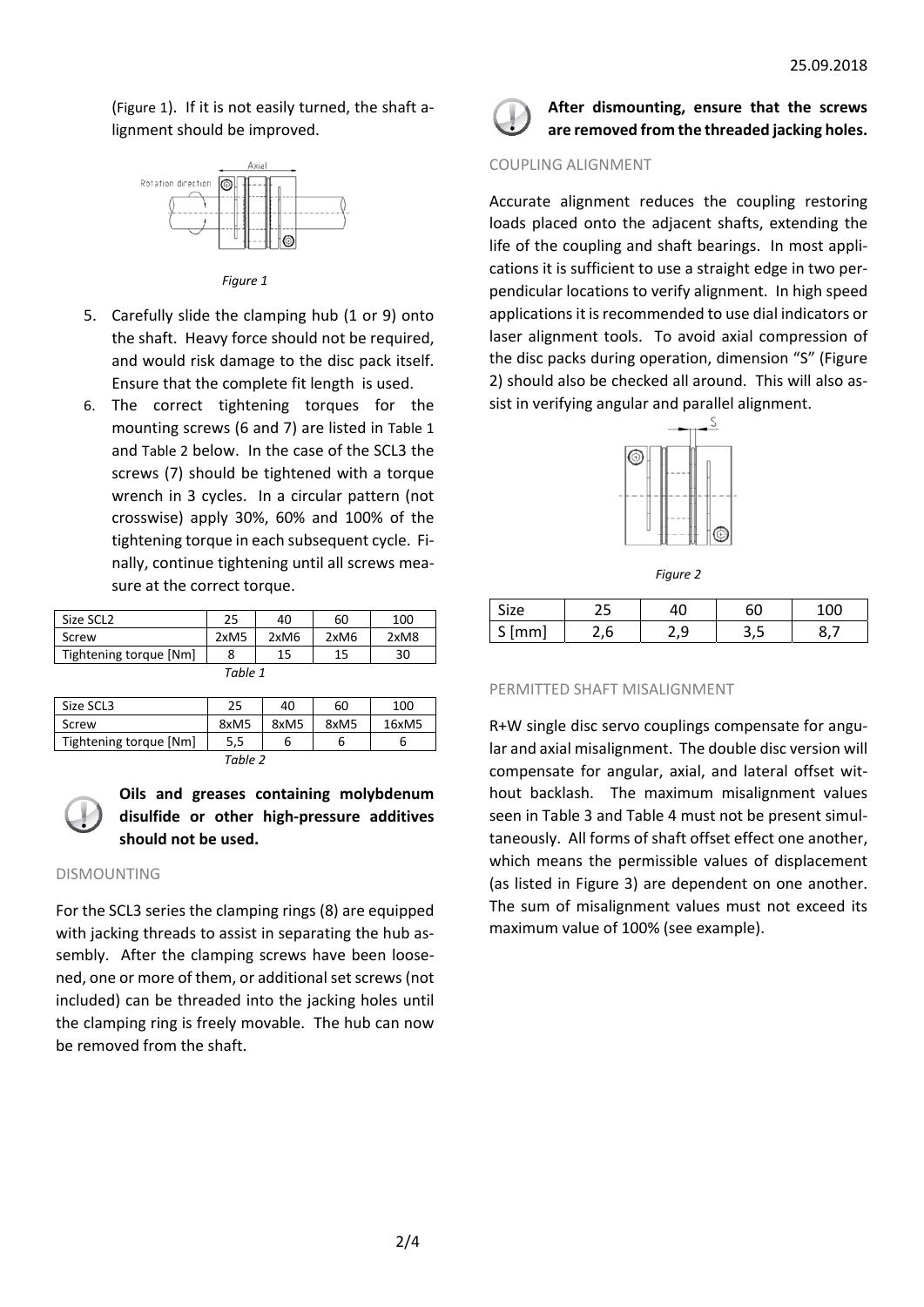

#### *Figure 3*

**Example:** The SCL2 series 60 (Figure 4) is compensation for  $\Delta K_a = 0.2$ mm of axial misalignment. This corresponds to 20% of the maximum permissible offset of 1mm. Angular misalignment is measure at ΔK<sub>w</sub> = 0.4 degrees, which is 40% of the permissible maximum va‐ lue of 1 degree. Lateral offset will be limited to 40% of the maximum value of 0.345mm which is ΔK<sub>r</sub> =  $0.14$ mm.  $\Delta K_{\text{total}} = \Delta K_r + \Delta K_w + \Delta K_a \leq 100\%$ 





#### MAINTANENCE

R+W Servo disc couplings are maintenance free. The following maintenance and control intervals are to be followed:

- 1. Visual inspection, check of the assembly para‐ meters (shaft misalignment and tightening tor‐ ques) and behavior of coupling operation during initial startup of machine.
- 2. Visual inspection, check of shaft misalignment and tightening torques, behavior of coupling after 1,000 hours of operation, after 3 months at the latest.
- 3. If there are no irregularities or excessive wear discovered after the second inspection, the in‐ spection intervals can be increased to 4,000 hours and 12 months at the latest, if operatio‐ nal parameters remain unchanged.

With extreme environmental conditions and demanding operational requirements, the coupling's offset compensa‐ tion values and inspection intervals must be reduced.